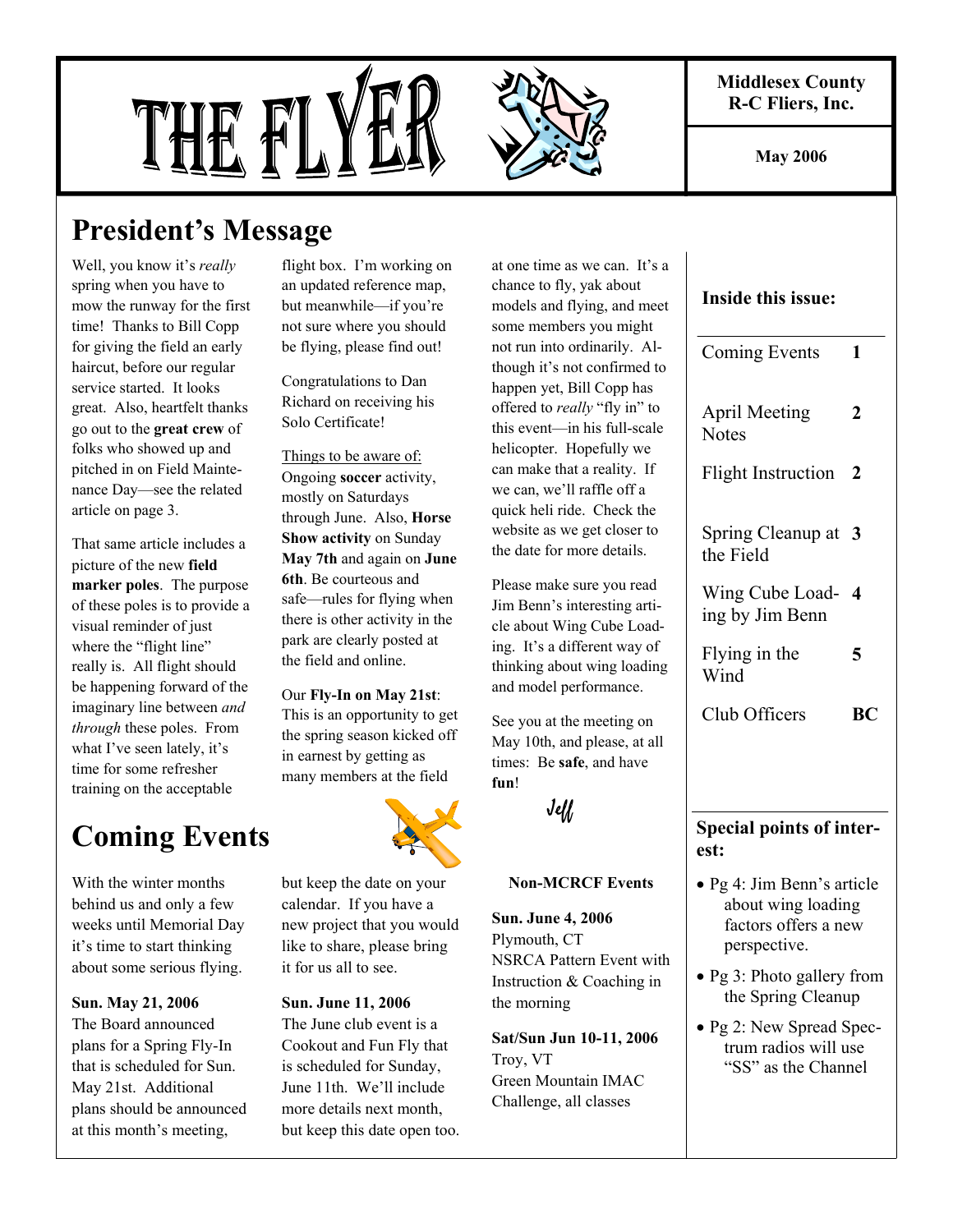## Page 2 **The FLYER**



**Sig Kadet LT-40, Final touch to get ready for another flight lesson.** 

#### *For club-logo T-Shirts, see Jeff Ward*

For special-order club logo Hats, Shirts, Jackets etc. contact: **Ultimate Design Apparel 5 Pleasant St. Stoneham, Ma. 02180 781-438-8877** 

**They are also on the Web ultimatedesignapparel (that's one word) dot com**



**Daniel Richard receiving his Solo Flight Certificate from President Jeff Ward.** 

## **April Meeting Notes — Jim Orsborn**

The April 12th meeting was attended by 20 pilots, including one visitor. The general discussions included plans for the Spring Cleanup Day, the May 21st Fly-In and the June cookout

Jeff announced that the Port-A-Potty will probably return to the field in June, and in response to a question about club-logo clothing, he told everyone that they can be special-ordered from Ultimate Design Apparel in Stoneham — See the link below/left.

The Board of Directors has discussed eliminating the reduced rate for Seniors, in favor of a flat rate for all members including officers. The change may need to be included in the next By-Law update.

The Board and the Flight Safety committee want to remind all pilots to be courteous and not fly so as to endanger each other or

anyone else. They suggested that all 3D and other aerobatic maneuvers not be done directly over the runway, especially when others are present.

John Parisi announced that there are plans to have a Cub Scout group attend our May 21st Fly-In. They will not be there all day, but are coming with the hope that they will get a chance to fly a trainer with one of our instructors.

## **Spread Spectrum Radios**

The new Spektrum Park Flyer radio was the subject of the feature presentation during the April meeting. Jeff Ward lead the discussion with a short slide show on the technology.

The AMA has approved the use of these new radios with small, light weight, Park Flyer planes that are

## **Flight Instruction**

The Flight Instruction committee would like to offer a gentle reminder that pilots in training are not permitted to fly alone at the MCRFC Club field.

The MCRCF Flight Instruction program is a progressive program that builds upon skills developed at each level. Until

kept within a very limited airspace.

Our flight safety committee would like to let members know that these radios can be used at the MCRCF field, but their use is strictly limited to Park Flyer aircraft — Pilots ARE NOT allowed to use these radios with larger

the new pilot has completed the entire program, he really is not ready to handle emergencies like an out of trim plane, an inflight engine failure, or unusual wind conditions. So please don't jeopardize your relationship with your primary flight instructor by failing to heed this warning.

aircraft at the field.

Members who have one of these radios will be issued a frequency pin with the "SS" designation. While multiple SS pins may be active at the same time, we are still limited to three (3) planes in the air at the same time.

Once a new pilot has solo'd, they will receive a nice certificate and a new Frequency Pin. With this milestone accomplishment, pilots are approved to fly any "Trainer Style" aircraft of their choice, by themselves. Until then, wait for your instructor.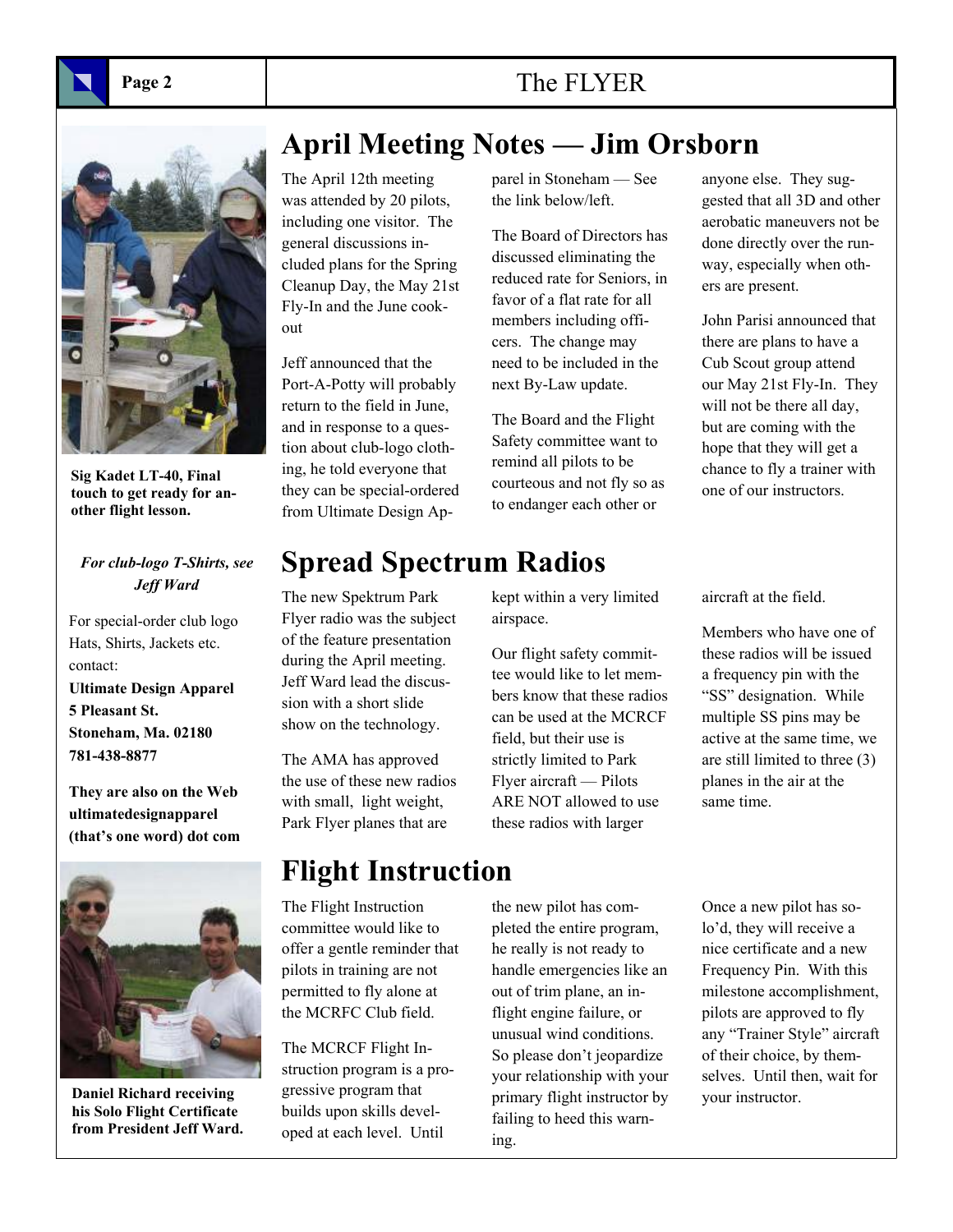### May 2006 **Page 3**

## **Spring Cleanup at the Field**



As mentioned in the last newsletter, Saturday, April 22nd was Spring cleanup day at the field.

Preparations for another season of flying actually began on Friday. A special "Thank You" goes out to Eric Sarao of ROADS Inc. for arranging to have an operator and a very large roller make several earth shaking passes down the runway and through the pit area.



**Careful, Roller in the Pits!** 

So on Saturday, we had a good turnout of members and friends to share the work load. Separate teams worked on setting new field marker poles, replacing and painting several

sections of bench, painting the gazebo, de-thatching and aerating the runway, and picking up trash from the field and surrounding park area.

The club provided coffee and donuts for early morning workers who brought rakes, shovels, post hole diggers and other supplies.

New club member Bill Copp was very generous and brought a small tractor

to help work on the runway. With a dethatcher and bagger attachment, Bill cleaned the runway of dead grass clippings. He also made a second pass over the runway to aerate the soil for better drainage.

Charlie Bacon brought the lumber to the field so that we could replace several broken or damaged areas of the bench that surrounds the pit area.



Ray Capobianco planted another crop of flowers this year in the hope that they will grow and provide some nice color to the field.

**Removing the old, before installing new planks** 



We didn't have a sign-in sheet, so it would not be fair to name everyone that helped; but each of you know who you are. So a very special *Thank You*  goes out to each and every volunteer that showed up. No matter what you did, or how long you stayed, teamwork counts and thanks to all of the volunteers we were able to have a successful day.

So let's go fly!

**Tough duty, but someone has to do the hard work** 



**New Field Markers**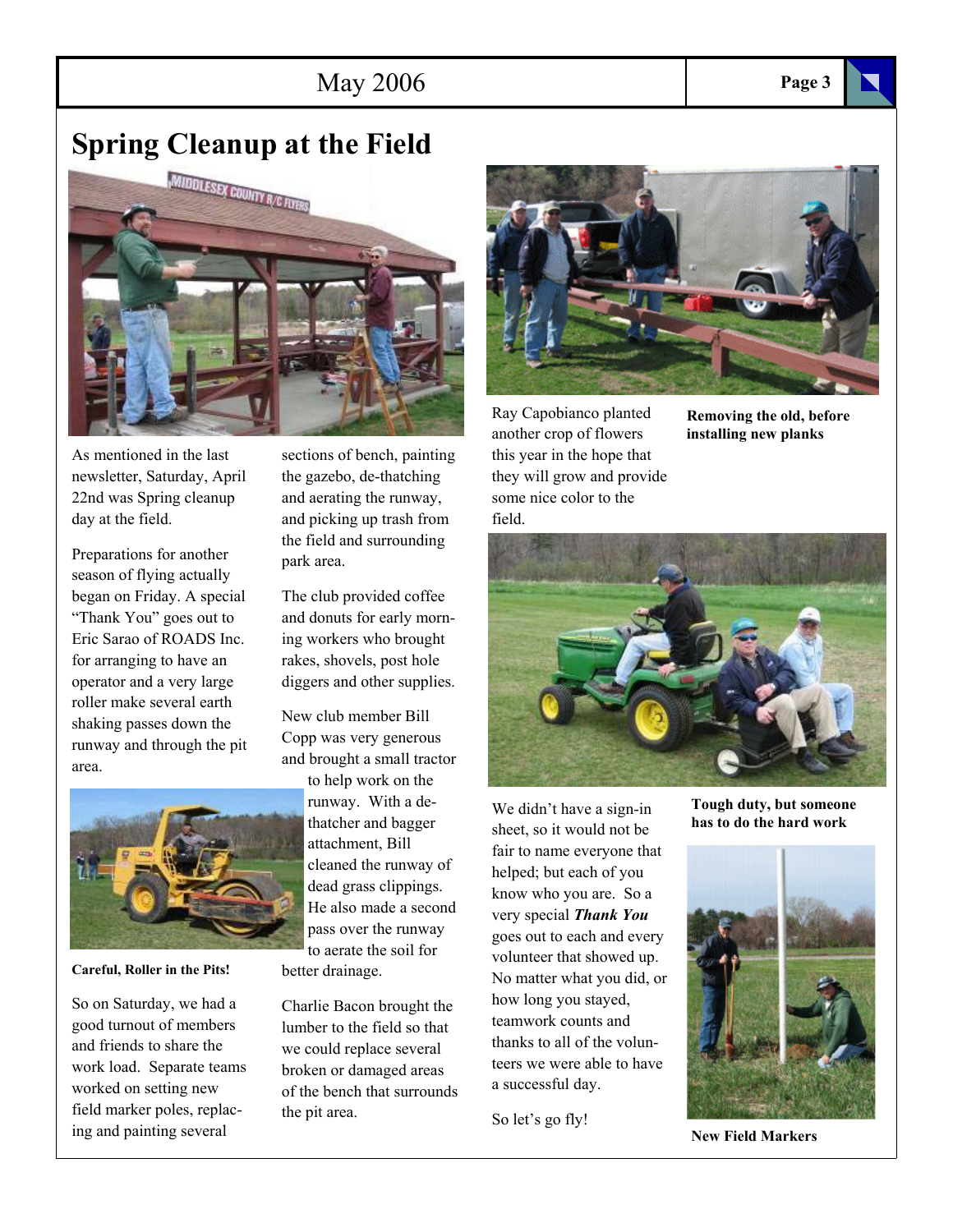# **Wing Cube Loading — by Jim Benn**

I was out at the field a few days ago, and was chatting with Jeff about his and my "Little Extra" models. It seems that a few of our club members have purchased this great little model. Mine works wonderfully with the recommended .074 engine, but I understand others have used larger engines.

I thought some of you may be interested in this discussion. As you may know, smaller models require a lighter wing loading than larger models to have similar flying characteristics. A useful tool for predicting the relative performance of different sized models is called the Wing Cube Loading (WCL) (Ref. Model Aviation, July 2002).

The formula is  $WCL = Wt / (A ** 1.5)$  $Wt$  = model weight in ounces  $A =$  model wing area in square feet (raised to the 1.5 power)

This results in ounces per cubic feet and is a good predictor of how the model will fly. The formula works the same for both large and small models. For different types of models, regardless of wing area, the WCL predicts the flying characteristics of the model as follows:

WCL — Flight Characteristics

- 4 Thermal glider
- 6 RC Trainer
- 9 Sport Aerobatic
- 10 Pattern Model
- 12 Racer

Scale models may have a WCL that ranges anywhere from 6-15.

My "Little Extra" weighs 26 ounces ready to fly, and has a wing area of 344 sq inches (2.39 sq ft). So my  $WCL = 26/$  $(2.39<sup>1</sup>1.5) = 26/3.69 = 7.04$ . Therefore it should and does handle somewhere between an RC trainer and a Sport Aerobatic plane.

Another version of the same model that weighed 36 ounces, would have a WCL of 9.75 and fly more like a pattern model; that is to say, hot and hard to handle.

Conversely, if the model had 244 sq inches wing area at a weight of 26 oz, the model would have a WCL close to 12, and be extremely hard to handle.

I recently flew my new Great Planes U-Can-Do 60 ARF. I was amazed at how easy it was to handle, and how it came in for a landing as though it were on railroad tracks. The wing loading for this Beast is 17 ounces per sq ft, yet it flies a whole lot easier than the Little Extra with a wing loading of 11 ounces per sq ft. The reason is that the WCL for the model calculates out to only 6.4, which is lower than the Little Extra at 7.04. This means that the U-Can-Do should fly more like an RC trainer than the Little Extra, confirming my experience with these two models.

Hope some of you find this useful,

#### Jim Benn

[Ed. Note. Try the little graphic below. Draw a line from model weight to wing area and see where it crosses the WCL line — for most accurate results use the formula.]



**Bill Copp's bi-plane just after a sortie. The three cylinder, radial engine really sounds great.** 

**The WCL graphic has been omitted from the on-line version for download performance reasons.** 

#### *Webmaster*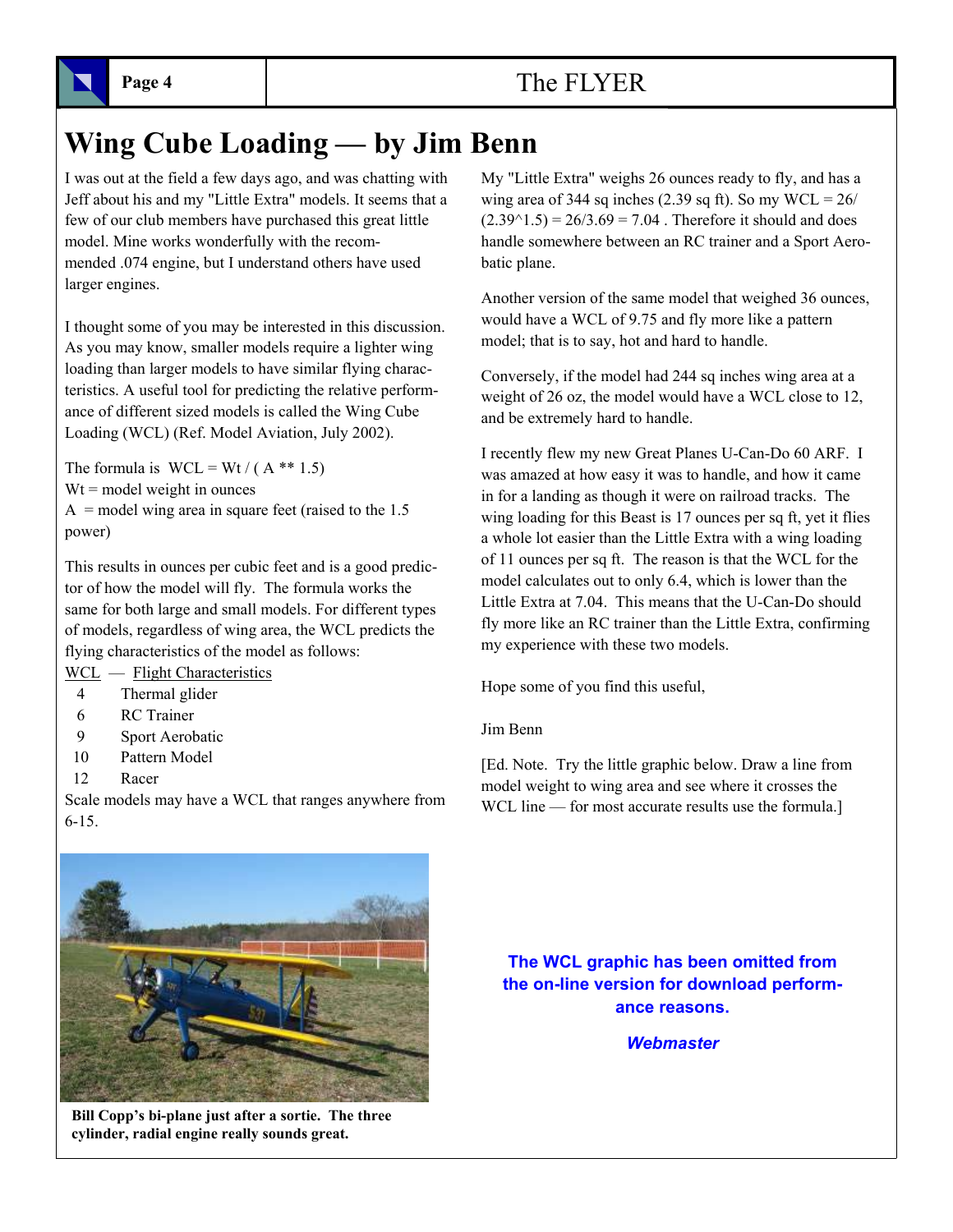## Flying in the Wind

Ray Capobianco, our club instructor, has told all of us on numerous occasions that the wind should not be a problem. He says that if you learn to fly in the wind you can fly anytime. Well I recently came across an article in the AMA Insider Newsletter that I thought hit the point home. [The following article is from AMA Insider, March 2006]

*From the Middle Point RC Flyers, Murfreesboro TN* 

**Windy Weather Flying**  by Clay Ramskill

All too often, on an otherwise nice but windy day, folks just don't fly. Obviously, for a beginner, that's common sense—but for someone who has some experience, the wind can be a challenge that adds some spice to flying.

While it's easy to see that experience level has a lot to do with how much wind is too much, it may not be quite as apparent that the type of model you're flying also can have a great effect on your ability to handle winds.

Let's go through some airplane design features to see which ones give us the best flying characteristics to handle winds and the resulting turbulence.

**Size**: In general, the larger the airplane, the better it will handle winds of all kinds; large models don't "flop around" as much!

**Dihedral**: The more dihedral in a model's wings, the more they are going to be affected by crosswind gusts; it is hard to keep the wings level, therefore lineup to the runway is difficult in a crosswind situation.

**Wing Loading**: The higher the wing loading, the less an airplane will be affected when hit with a gust.

**Aspect Ratio**: Lower aspect ratio (stubby) wings will be less bothered by gusts; there is less leverage for side forces to upset the airplane, and lower aspect ratio wings have a greater tolerance to changes in angle of attack caused by gusts.

**Power**: Having the power to overcome the force of wind is necessary. The same thing goes when you get into a sticky situation.

**Lateral Control**: Ailerons are beneficial in a crosswind landing and takeoff phases. The ability to dip a wing into a crosswind without changing heading is essential, as is the ability to rudder the airplane parallel to the runway heading while keeping wings level with aileron while landing.

**Landing Gear**: Models with tricycle landing gear are easier to land and take off in a crosswind than tail draggers; in addition, the wider the spread on the main gear, the better.

**Maneuverability**: This one is a bit harder to quantify. You want a model with stability, yet you do need good maneuverability to cope with gusts. Therefore, you want a model that is stable, yet responsive.

**Wing Mounting**: Generally, a low-wing airplane will handle crosswinds better. This is because the center of gravity of the airplane is nearer, in a vertical sense, to the aerodynamic center of the wing. Therefore, a side gust does not roll the model as easily. Moreover, by mounting the main landing gear on that low-wing model, they can be spread wider.

It's unfortunate that almost every item above is in direct opposition to the characteristics found in many popular trainers. The main exception is the requirement for tricycle landing gear. But even with trainers, there are differences.

**"Learn to fly in the** 

**wind, and you can fly anytime you want."** 

Compare a Seniorita with the Kadet Mk2. While the Seniorita may be a bit slower and a bit easier to fly, the Kadet, with its ailerons, higher wing loading, lower aspect ratio, and lower dihedral, is a far better airplane when flying in windy conditions. Going a step further with the same kit manufacturer, the Cougar (.40)/Cobra (.60 size) kits embody all the right characteristics for windy flying.

In closing, I offer Confucius' only known saying about RC flying: "To learn to fly in wind, one must fly in wind!"



**wind to calm down.**